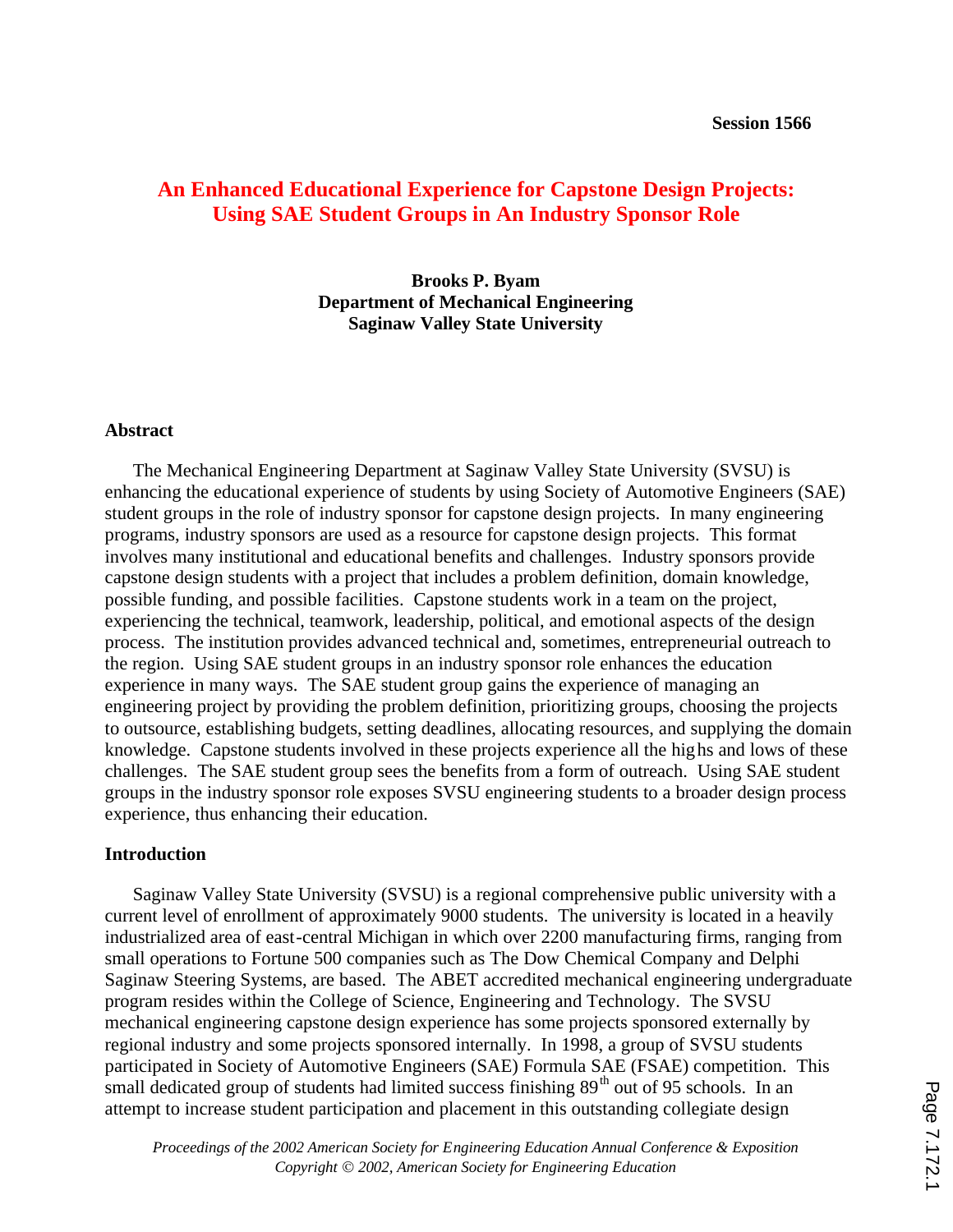competition the SVSU FSAE student group was introduced as an industry sponsor in the mechanical engineering capstone design courses. Many universities use a whole SAE project as a capstone design project option to students<sup>1</sup>. SVSU mechanical engineering has the SAE student group offer specific sub system projects to capstone design students as a project option.

## **SVSU Mechanical Engineering Capstone Design Course**

The SVSU mechanical engineering capstone design course has four participants; the student design teams, the industry sponsor or customer, the design team advisor, and the course instructor. The student design teams' responsibilities include interacting with the advisor and customer, attending weekly lectures, and developing a set of deliverables that includes a planning chart, three reports, four presentations, a notebook, and a prototype. The customers' responsibilities include providing initial project objectives, interacting with student design teams, hosting visits to a facility, attending presentations, and providing funding. The advisors' responsibilities include meeting weekly with design teams, providing direction, monitoring progress, encouraging use of university resources, and grading reports and presentations. The instructors' responsibilities include soliciting projects, lecturing on the mechanical design process, organizing student design teams, assigning projects, appointing advisors, reviewing budgets, organizing final presentation facilities, and assigning the final grades.

The students' grades are based on the set of deliverables, peer evaluations, a professional evaluation by the advisor, and a lecture exam. The majority of the student's grade is based on three deliverables: the final report, the final oral presentation, and the final poster presentation. These presentations are held at an annual design conference at the end of the term. The public is welcome to this conference and asked to participate via jury evaluations. The customers and advisors must attend this event and provide feedback.

The format of the SVSU mechanical engineering capstone design course is not unique. The SVSU capstone course is an industry sponsored capstone design course that is becoming the standard in engineering education<sup>2</sup>. What is unique is using SAE student groups in the industry sponsor role. These capstone courses typically provide many benefits and challenges for the sponsors and the university. The benefits and challenges are shared with the SAE student groups when the SAE student groups are the industry sponsors. The benefits and challenges are on both an institutional level and an educational level.

# **Institutional Benefits & Challenges**

There are many institutional benefits of capstone design courses for both the university and the local industry. The university has increased visibility and improved reputation with local industry. Cost effective services are provided to local industry. Professional networks between local industry, faculty, and students are established. Graduates are better prepared for industry employment. There are more recruitment opportunities. In rare cases, intellectual property is created resulting in new jobs and businesses. The SVSU SAE student groups realized these benefits from both the university side and the industry side.

The SAE group's visibility and reputation improved with administration, faculty, and other students. University annual financial support more then tripled from \$4130 to \$12,500 in three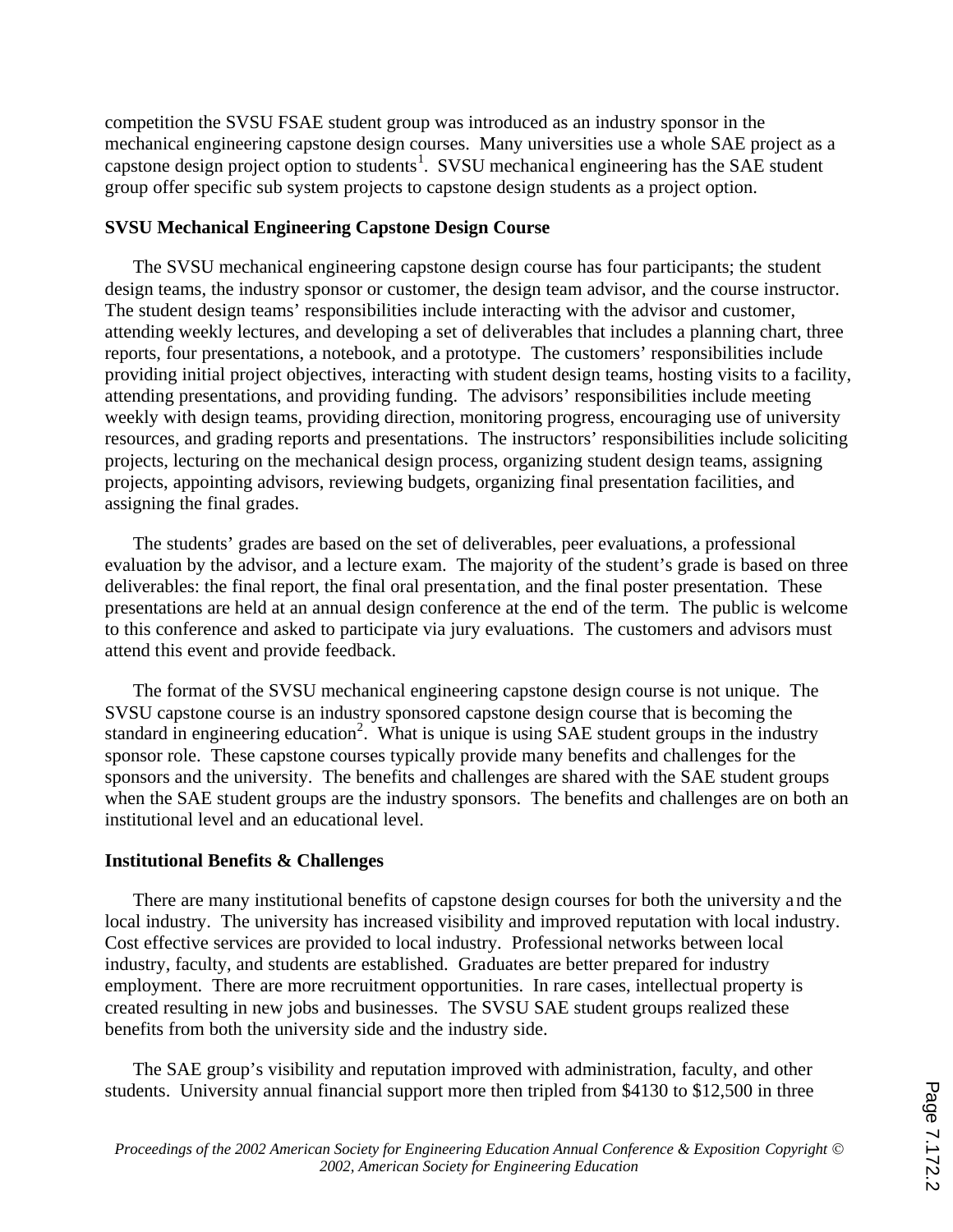years. Shop facilities received university support for an update and seven new machine tools were purchased. Faculty supported smaller "mini" SAE related design projects in their classes. The SAE group's membership almost tripled from 7 to 20 in three years. The visibility of the SAE vehicles improved the reputation of SVSU's engineering program at auto shows, professional society meetings, and open houses. The SVSU FSAE group improved its overall placement in the FSAE competition from  $89<sup>th</sup>$  out of 95 to 51<sup>st</sup> out of 120 in three years. The most dramatic improvement was in the design event, where SVSU FSAE improved from  $65<sup>th</sup>$  to  $15<sup>th</sup>$  in three years.

The cost effective services of the capstone design groups helped increase the SAE group's instrument holdings with a slight increase in SAE group's budget. Specifically, engine and chassis dynamometer facilities, instrumentation, and hardware were designed, built, and tested. The capstone design groups act as the research arm of the SAE group at very little cost of time and money.

The professional network between the SAE group and regional industry is shared with the capstone design students and advising faculty. This network results in opportunities for other possible student and faculty projects. Further recruitment and employment opportunities for students are available via this network. Currently the SAE groups at SVSU have networked with over 70 corporations, machine shops, job shops, retailers, foundations, professional societies, individuals, high schools, and career centers.

Intellectual property currently has yet to be developed as a result of "SAE group = industry sponsor" experience. However, several unique and useful prototypes have been designed, built, and tested (See Table 1). All prototypes are still in use today by the SVSU SAE groups. Some are actual parts of the racecars, others are testing equipment and processes for future racecars, and still others are helpful devices for use in the paddock area.

| Table 1: Several Unique And Useful Prototypes Resulting From FSAE Industry Sponsor Role |                                                           |
|-----------------------------------------------------------------------------------------|-----------------------------------------------------------|
| Prototype                                                                               | Discussion                                                |
| • Racecar Tubular Space Frame                                                           | Triangulated steel tubular space frame benchmark at       |
|                                                                                         | SVSU. FSAE judges "Best steel space frame at 2001         |
|                                                                                         | <b>FSAE</b> Competition"                                  |
| • Racecar Mechanical Butterfly Shifter                                                  | Integrated shift and clutching via cables                 |
| • Racecar Steering System                                                               | Custom rack and pinion steering system                    |
| • Chassis Dynamometer                                                                   | A vital resource built for rollers saved from scrap.      |
| • Racecar Steel Metal Front Upright                                                     | Sheet metal uprights benchmark at SVSU via a              |
|                                                                                         | complete analytical and physical validation               |
| • Engine Dynamometer Laboratory Set                                                     | Remote load, cooling, video controllers plus up-to-code   |
| Up                                                                                      | ventilation, fuel, data cable plumbing                    |
| • Engine Dynamometer Test Stand With                                                    | Compact portable stand to test different engine           |
| <b>Pitch and Roll Tilting Capabilities</b>                                              | packaging configurations and simulate lateral g's         |
| • Engine Dynamometer Cooling Tower                                                      | Permanent tower eliminates need for radiator              |
| • Paddock and Display Lifts                                                             | Front and rear lifts operated by cordless drills          |
| • Design of Experiment (DOE) Process                                                    | Experimental process to efficiently and effectively test, |
| of Testing, Tuning, Setting up, and                                                     | tune, and set up a FSAE racecar resulting in improved     |
| Designing a FSAE Racecar                                                                | future designs and resource allocation                    |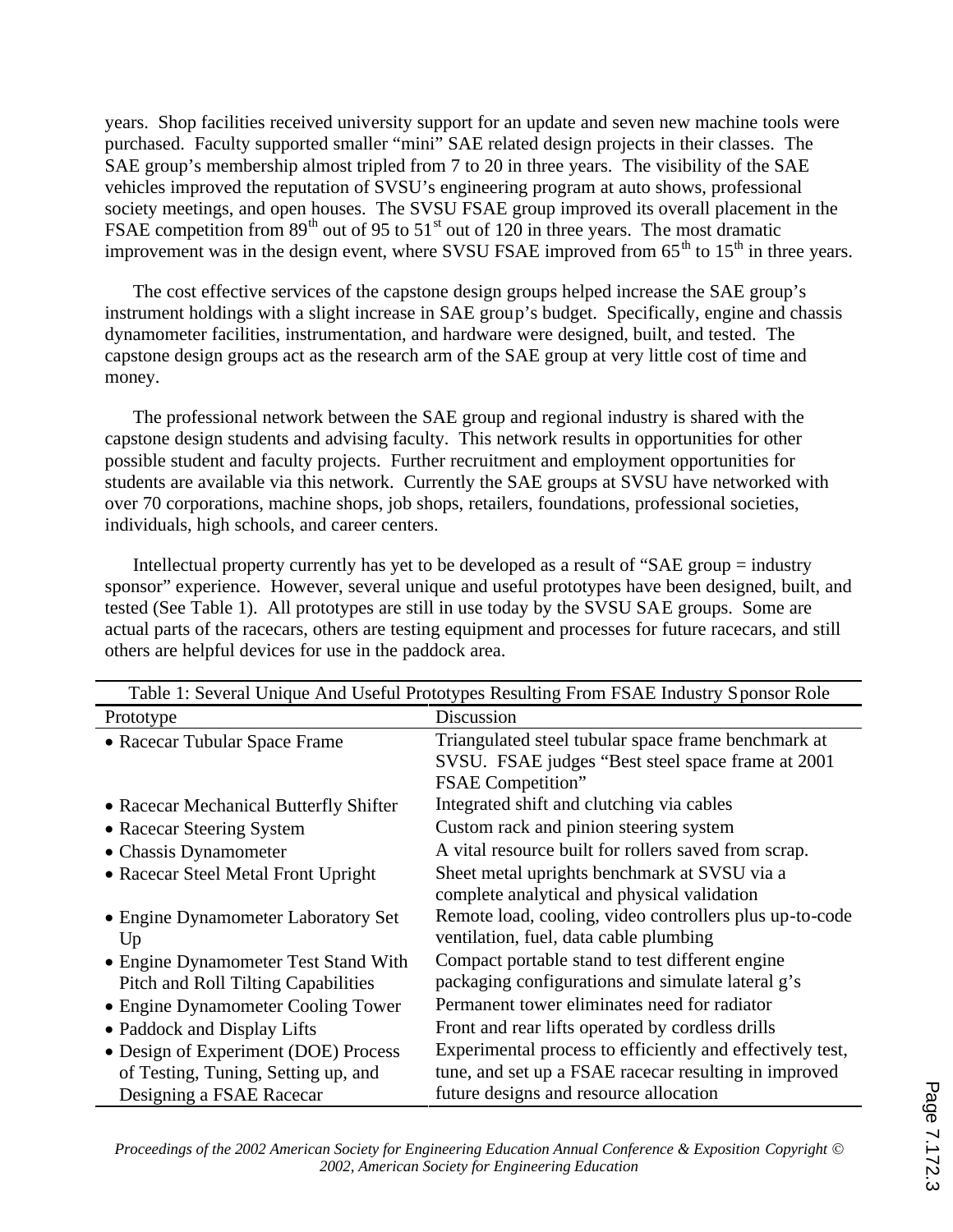The institutional level benefits experienced by the SVSU SAE group as a result of being an industry sponsor to the capstone design course have been enlightening. The SAE group realized the advantages and realized the extra management task. The SAE group extended their weekly meeting time from 1 hour to 2 hours. The meeting format matured from informal gatherings to formal design reviews requiring each subsystem group to present with either overhead transparencies or a data projector. A new project manager position was created within the SAE group to coordinate the many subsystem projects. The SAE group arranged to have a phone line in their workspace to stay better connected with their subsystem design teams. The maturation of the SAE student group to perform the extra management task enhanced the current SAE group's education and created a foundation on which future groups can build.

Institutional challenges of capstone design courses include finding industry-sponsored projects of the right scope and allocating resources, time, and people to the projects. These challenges were put to the SAE group. Initially, the SAE group struggled with this format. Currently, the SAE group independently prioritizes the projects and identifies the capstone design group for each project. The SAE group establishes a budget for each of the projects. The SAE group defines an initial set of measurable objectives to define the problem for each capstone group. The SAE group provides each capstone group with a list of resources for each of the projects. The SAE group assigns a SAE group member as a liaison to each capstone group. These real world teaming, delegating, prioritizing, and managing challenges provide invaluable experiences to engineers.

### **Educational Benefits & Challenges**

Educational benefits and challenges include all the technical, teamwork, leadership, political, social, ethical, and emotional aspects experienced within advanced level, real world, open-ended engineering design projects. SVSU attempts to include all of these aspects that should be included in an ABET accredited capstone design course<sup>2</sup>. Inherently capstone design projects challenge the students in the above ways. The overall learning that takes place over the entire design process is the student's educational benefit.

Both the SAE student groups and the capstone design student groups share the highs and lows of the capstone design educational experience. In the design process the time between thrill and panic is sometimes very short. The initial problem definition stage of the design process is the most important. Panic needs to be experienced early instead of late. Advising and customer interaction early in the process gives the capstone design students an early reality check. Using an SAE group as an industry sponsor helps because they are on campus and generally easier to contact early in the design process.

### **Complexities**

There are three identified complexities in using an SAE student group as an industry sponsor of capstone design projects.

First, the SAE students are tentative when being too critical of capstone students. Being too critical is a common problem with industry sponsors. The sponsors do not want to be the cause of a student's failure. This tentativeness is eventually resolved with experience in dealing with these types of projects. The capstone course is a real world experience and criticism is valuable real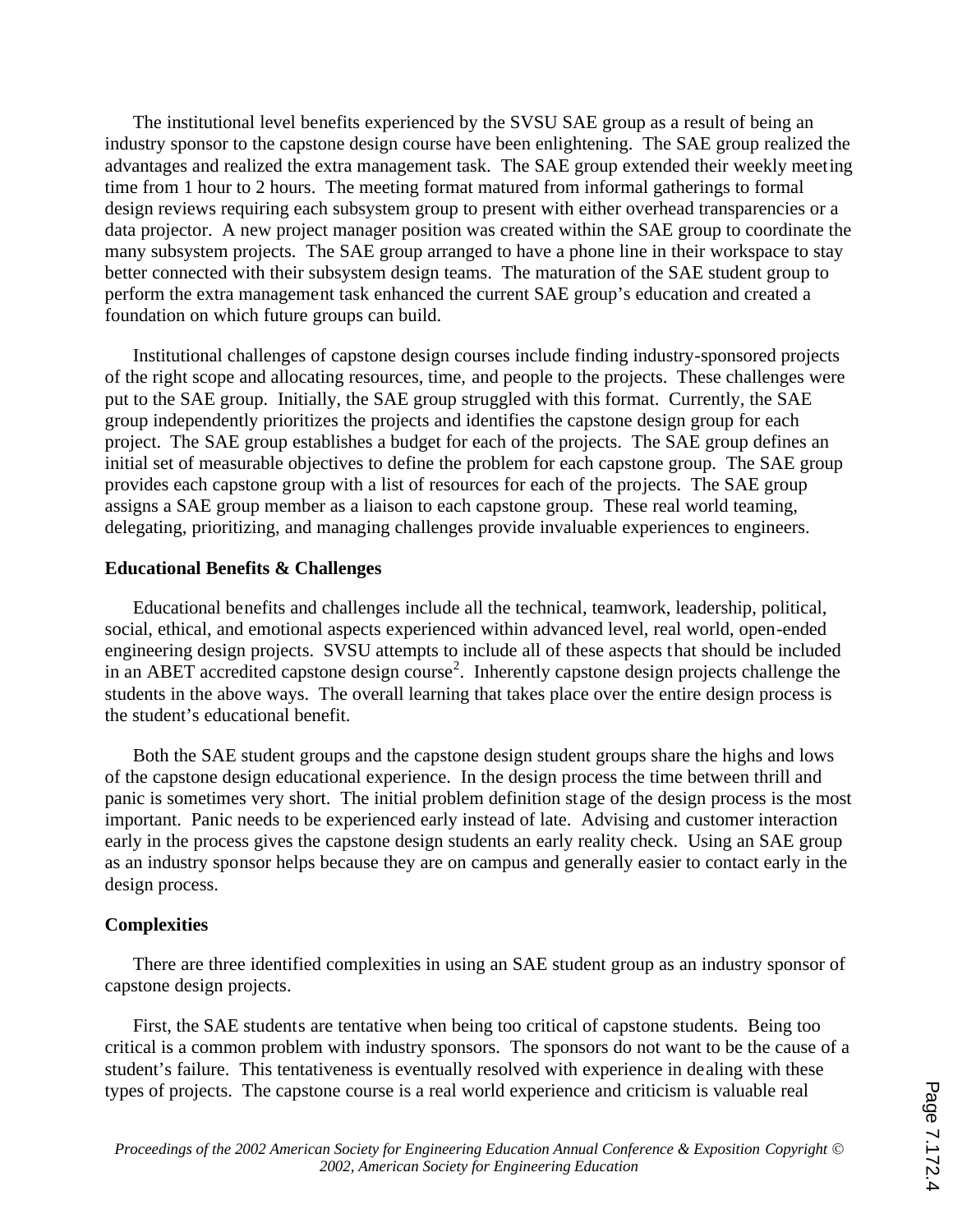world feedback vital to the success of the project. Maturity in giving, handling, and utilizing criticism is a valuable skill.

Second, students have a hard time accepting other students as experts. This experience is a first for some and egos are fragile. Weekly design meetings help to resolve this problem when the capstone students realize the SAE students are there to help and intimately know the problem. Swallowing your pride and knowing when to listen are other valuable lessons. Experts are all ages, both genders, and different races and much can be learned from them.

Third, there is a guaranteed cross over between the SAE group leadership and the capstone design group resulting in a "customer/supplier" conflict of interest. Students in this situation are encouraged to seek out as much feedback as possible from the body of the SAE group and/or a third party. SVSU's third party is a local engineer who makes his living in the racing industry and is kind enough to donate his time to provide feedback. Using an SAE student group as an industry sponsor of capstone design projects has complexities but these complexities provide valuable real world experiences that enhance the student's education.

### **Conclusions**

The Department of Mechanical Engineering at SVSU is using SAE student groups in the industry sponsor role exposing the students to both institutional and educational level benefits and challenges the students did not have before. The benefits and challenges have improved the SVSU FSAE group and enhanced the education of the SVSU students. There are complexities with this arrangement but the complexities provide valuable real world lessons to students. At the very least the SVSU Mechanical Engineering capstone design course is a typical ABET accredited industry sponsored capstone design course. Using an SAE student group as an industry sponsor of capstone design projects provides a unique experience for SVSU students enhancing their education.

### **Bibliography**

<sup>1</sup> Dutson, A. J., Todd, R. H., Magleby, S. B., Sorenson, C. D., "A Review of the Literature on Teaching Engineering Design Through Project-Oriented Capstone Courses", *Journal of Engineering Education*, January 1997.

 $2$  Todd, R. H., Magleby, S. B., Sorenson, C. D., Swan, B. R., & Anthony, D. K., "A Survey Capstone Engineering Courses in North American", *Journal of Engineering Education*, April 1995.

### **Biographical Sketch**

Brooks P. Byam is an Assistant Professor of Mechanical Engineering at Saginaw Valley State University appointed in 1998. Dr. Byam received a B.S. in Physics from Alma College in Alma Michigan in 1991, a M.S. in Aeronautics from The George Washington University's Joint Institute for Advancement of Flight Sciences at NASA Langley Research Center in 1993, and a Ph.D. in Mechanical Engineering from Michigan State University in 1999. He teaches statics, mechanics of materials, vibrations, controls, ground vehicle dynamics, machine design, and senior capstone